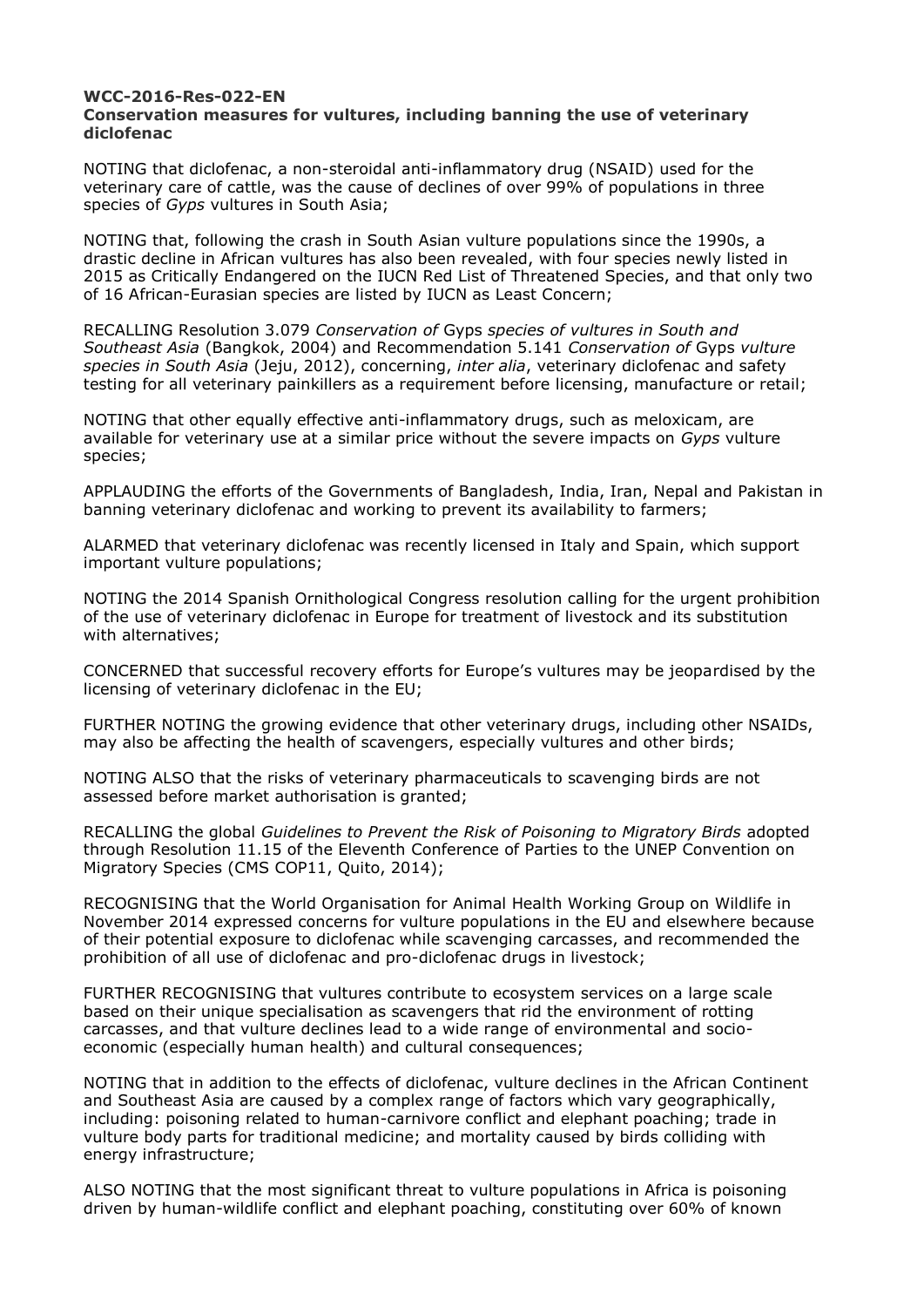threats, rather than diclofenac and other NSAIDs, which are the predominant threat across Asia;

FURTHER NOTING that African vulture population declines related to trade in vulture body parts for traditional medicine, and poisoning related to elephant poaching, are both Africaspecific threats;

RECOGNISING that many higher-profile species, including big cats, other carnivores, elephants and rhinos, are also threatened by poisoning;

ACKNOWLEDGING the initiative to develop a Multi-Species Action Plan for migratory species of African-Eurasian vultures mandated in UNEP/CMS Resolution 11.14 *Programme of Work on Migratory Birds and Flyways* adopted by CMS COP11 (Quito, 2014);

ACKNOWLEDGING that measures to combat the declines in South Asia and some other range countries are showing signs of success, and that conservation efforts elsewhere have been locally successful; and

FURTHER ACKNOWLEDGING that organisations and consortia in all regions have recognised the severity of the issue and have made progress identifying and addressing conservation priorities to guide actions;

## **The World Conservation Congress, at its session in Hawai'i, United States of America, 1-10 September 2016:**

1. REQUESTS the Director General and Commissions to:

a. support the implementation of UNEP/CMS Resolution 11.15 in relation to the recommendations to prevent risks to vultures from veterinary pharmaceuticals used to treat livestock; and

b. raise awareness of the ecological importance, plight of and solutions for African-Eurasian vultures at the highest political levels;

2. CALLS ON governments to implement urgently the recommendations of UNEP/CMS Resolution 11.15 to:

a. prohibit the use of veterinary diclofenac for the treatment of livestock and to substitute it with readily available safe alternatives, such as meloxicam;

b. prohibit the use of pro-diclofenac drugs such as aceclofenac for treatment of livestock and consider subsidizing veterinary meloxicam;

c. evaluate authorised veterinary pharmaceuticals products that supose a risk for wildlife in order to be prohibited such as the use of pro-diclofenac drugs for treatment of livestock; and

d. introduce mandatory safety testing of NSAIDs for veterinary purposes that pose a risk to scavenging birds, including multi-species testing using *in-vitro* and read-across methods, with the burden of proof on the applicant;

3. CALLS ON the International Cooperation on Harmonisation of Technical Requirements for Registration of Veterinary Products (VICH/OECD) to evaluate and provide guidance on wider risks of veterinary pharmaceuticals to scavenging birds in line with UNEP/CMS Resolution 11.15;

4. FURTHER CALLS ON governments to:

a. include "not for veterinary use" in labelling of diclofenac intended for human use; b. implement a safety-testing protocol on *Gyps* vultures of all veterinary (Non-steroidal antiinflammatory) drugs prior to them being marketed, and ensure that only vulture-safe drugs are licensed for veterinary use;

c. recognise in policy and planning the ecosystem service values of vultures, so as to